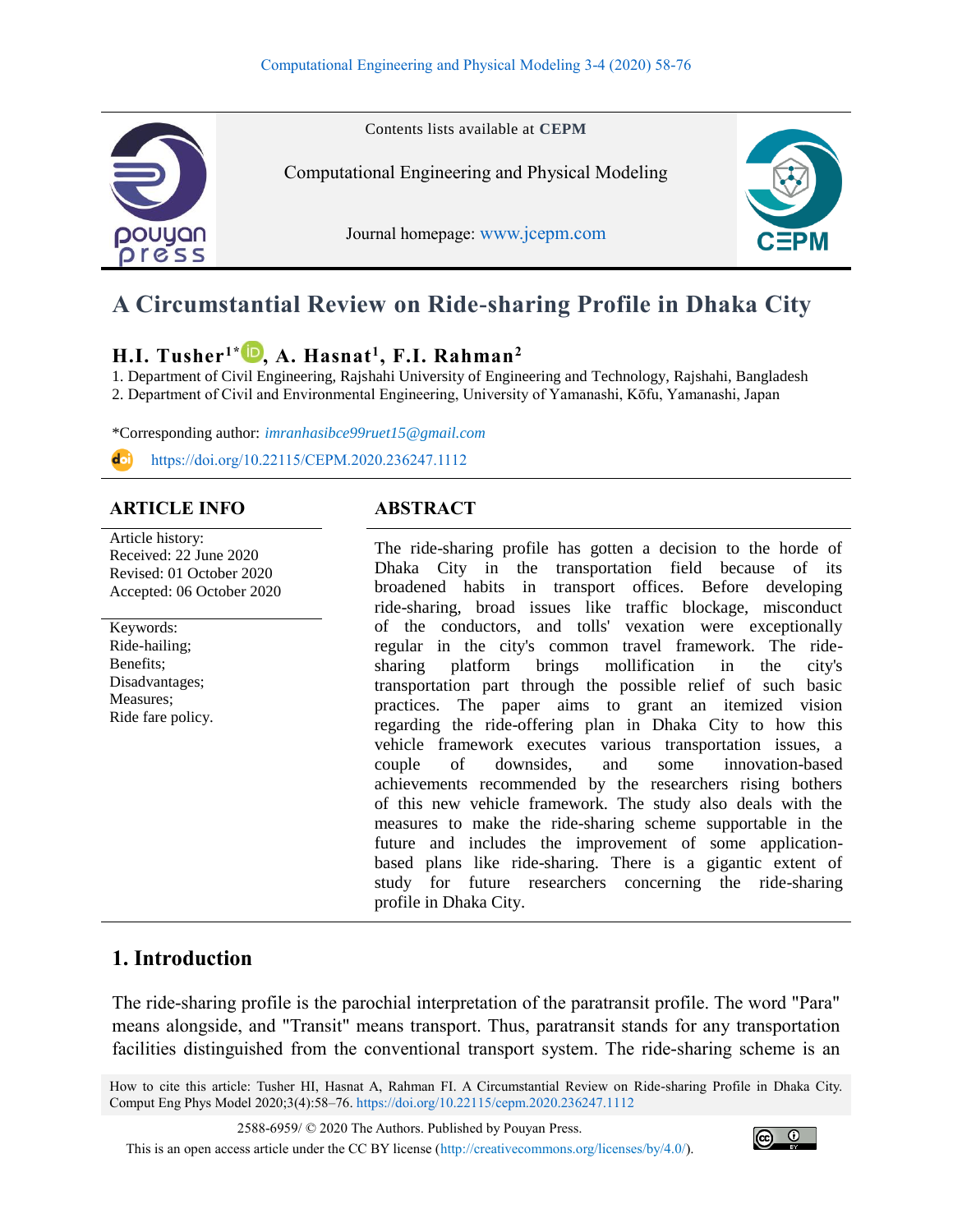identical version of the paratransit service system. The scheme generally consists of either a taxi, a car, a small bus, a human hauler, a motorcycle, or a bicycle. Ride-sharing is a demandresponsive transport service. The service effectiveness varies on the degree of flexibility it provides to the customers. The most effective service renders door-to-door service from any origin to on-demand destination in any service area. Community groups or for-profit private companies operate the services.

Carpooling: Carpooling is the sharing system to travel more than one person in a car with similar travel needs. It is also familiar to the customers as Car-sharing/Lift-sharing. Uber is the promoter of carpooling service in Bangladesh. The company started the service with UberX in Dhaka in 2016 [1] by the base fare of BDT 40, per minute fare of BDT 3, and per Km fare of BDT 18.

Vanpooling: Vanpooling is the ride-sharing system to travel together from home or more common locations to a common destination or work center. The system allows groups of people to share the ride like carpooling. Staff Bus and School Van are the two vanpooling services.

Transportation Network Company: A Transportation Network Company (TNC) is a Mobility Service Provider (MSP) that matches passengers with vehicle services and via websites or mobile apps. Transit companies for automobiles are the ride-hailing services. TNCs usually serve in less populated or more impoverished areas that taxicabs do not provide service regularly. The companies charge a lower rate than taxicabs.

Peer-to-peer ride-sharing: Peer-to-peer ride-sharing system allows the drivers to share a destination with passengers. It can be classified along the spectrum from commercial, for-free TNC to for-profit ride-sharing services to informal non-profit peer-to-peer carpooling arrangements. Modern peer-to-peer ride-sharing schemes rely on web applications and mobile app technology.

The ride-sharing scheme is a standard and reliable transport mode worldwide in the 21st Century. It is precisely due to relaxing traffic congestion and knocking off dependency on singleoccupancy vehicles. In the USA, conventional taxi ridership had crushed from an average daily ridership of 967,000–954,000 within 2013–2017 [2]. The organized taxi sector accounts for 4 %– 5 % of the industry and totals 800 million USD. Ride-sharing services, Uber and Grab, scored 8.1 opposite to 7.2 scored by the taxis regarding their ease of booking.



**Fig. 1.** Market revenue captured by the globally renowned ride-sharing companies.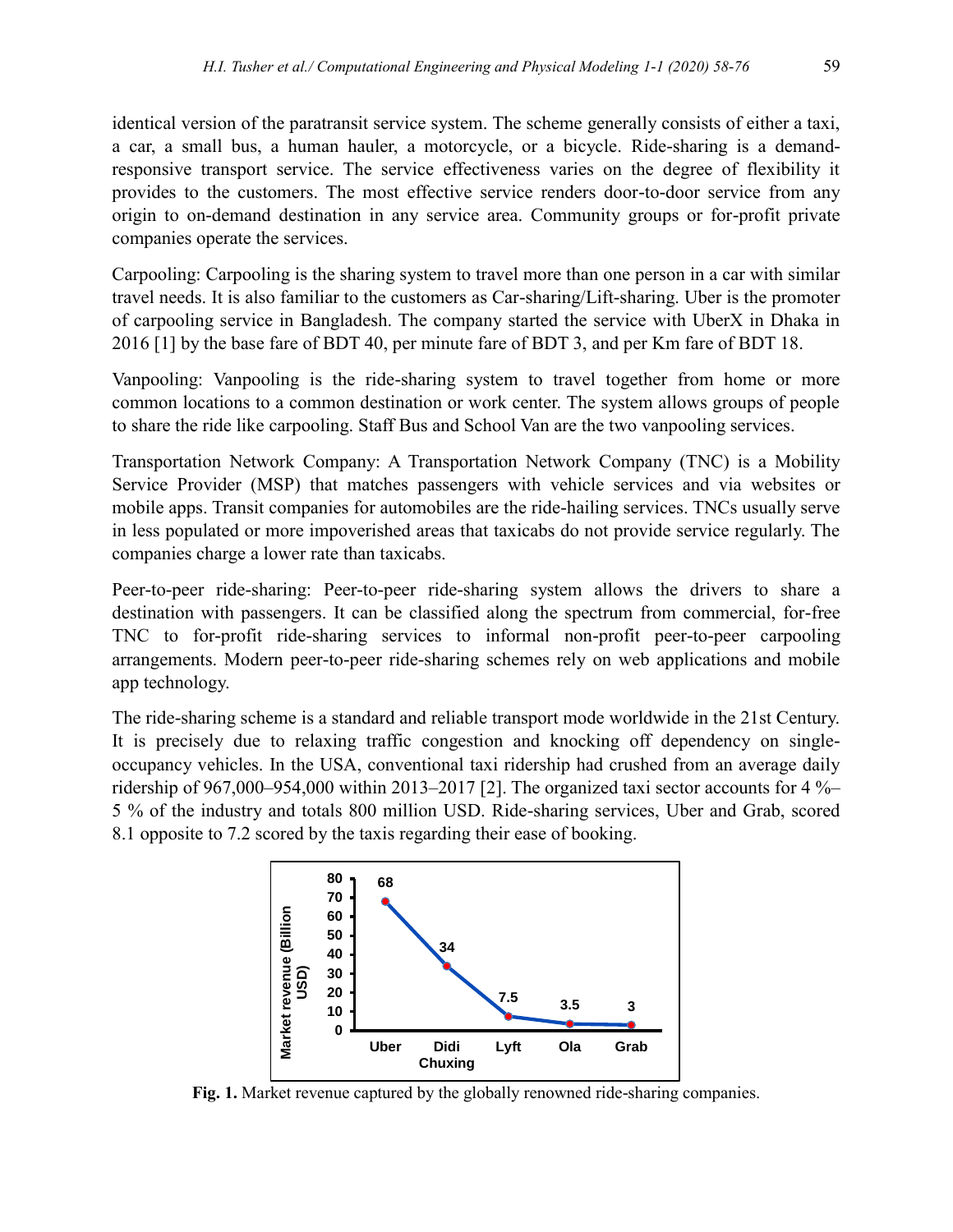

**Fig. 2.** Occupied regions by the globally renowned ride-sharing companies in Asia.

Dhaka is the 7th highest city globally in terms of its large-scale population of about 17 million within 1.528 square kilometers [3]. This condition makes the transportation demand at stake. According to Bangladesh Road Transport Authority (BRTA), an estimated 930,990 registered vehicles exist in Dhaka City up to October 2015. Almost 37,000 vehicles enter the city's pathways every year. Among those, about 80 % are private cars. The pioneer ride-sharing companies of Bangladesh, Pathao, Uber, and Amar Ride first introduced the ride-sharing services in Dhaka City in 2016 by kicking off their initiative services. Around 125,000 motorbikes and cars provide ride-sharing services throughout the city at present. Among those, 104,389 are motorbikes, and 18,253 are cars [4]. Therefore, the ride-sharing plan has significantly altered the inclusive transportation system of the city.

#### **2. Ride-sharing in bangladesh**

More than twenty ride-sharing companies provide the ride-sharing services in Bangladesh [5], including Uber, Pathao, Obhai, Shohoz, PiickMe, Share-A-Motorcycle (SAM), MUV, Chalo, Bahon, RideOX, BDcabs, Dako, Dhaka Moto, Amar Bike, Ezzyr, Garivara, Taxiwala, Amar Ride, Hellow Ride, and Shohozatri.



**Fig. 3.** Flowchart showing the launching years of the ride-sharing companies in Bangladesh.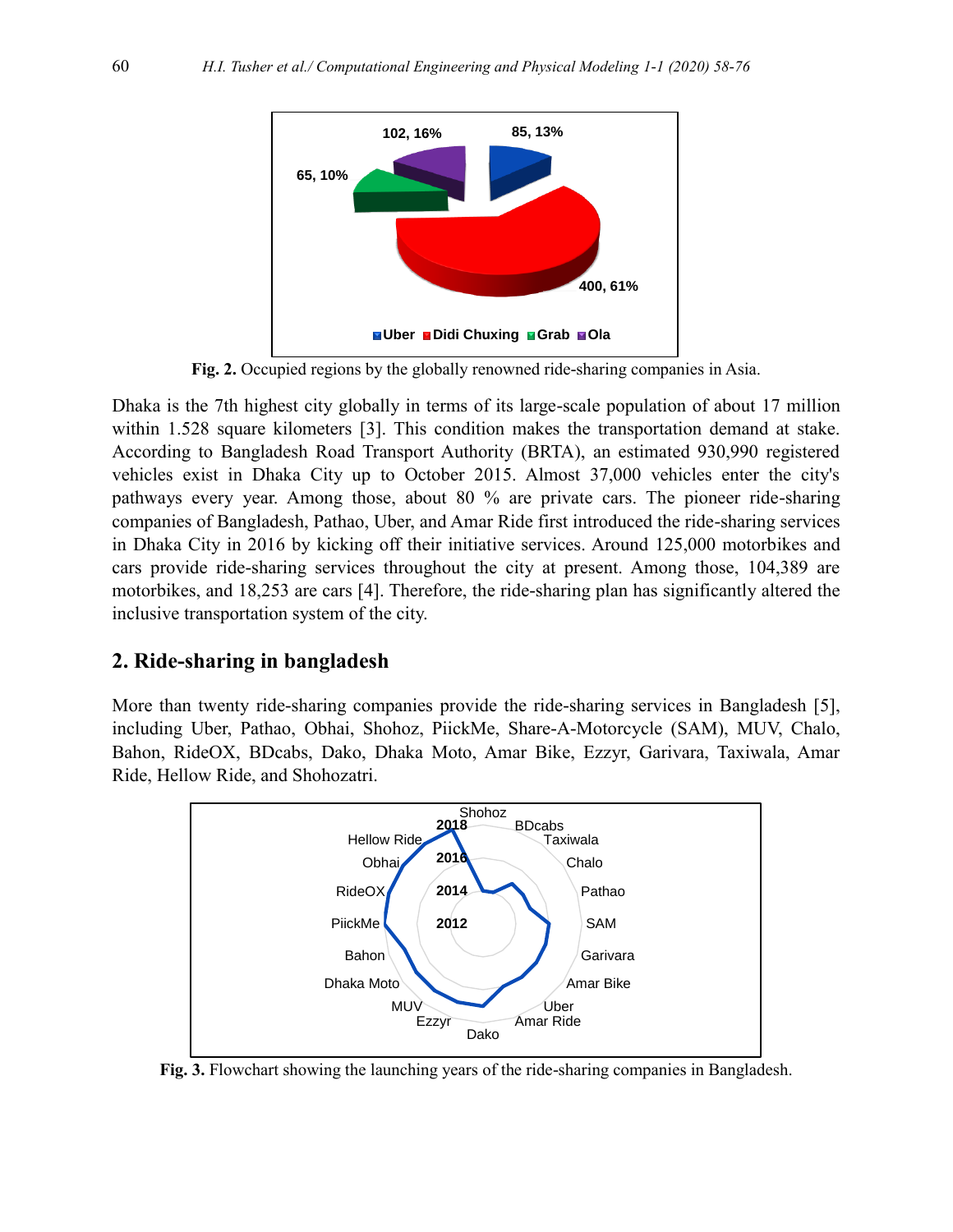The ride-sharing scheme's benefits have made it so popular in Dhaka City that the conventional transit system has a hard time to compete. Ride-sharing services have provided employment opportunities for more than 40,000 people, which solve the country's unemployment issue. Moreover, food delivery services of the ride-sharing companies (UberEATS, Pathao Food, and Shohoz Food) have originated more than 10,000 jobs in the country [6].

#### 2.1. Top-rated ride-sharing companies in Dhaka City

Pathao Inc is one of the leading ride-sharing companies in Bangladesh, is a locally-based, private, for-profit, on-demand, and digital transportation service company in the country with a CB rank of 5,274 [7]. Fahim Saleh, Hussain M Elius, and Shifat Adnan are the Founder, CEO, and CTO of the company. Pathao started its journey on October 9, 2015, as a delivery service for several E-Commerce services, including Daraz of Alibaba Group (then Rocket Internet) [8]. Later, the company launched bike-sharing services in mid-2016. At present, Pathao provides ride-sharing services in Dhaka, Chittagong, Sylhet, Gazipur, and Narayanganj of Bangladesh and Kathmandu of Nepal. It successfully signed up more than 100,000 drivers and around 1 million users by March 2018 across Bangladesh. Pathao began its service in Nepal in September 2018. Pathao has eight partners and 1001–5000 employees at present. In an interview with TechCrunch, Pathao CEO Hussain M Elius included that Pathao has more than 50,000 bikes, and the company valued over US\$100 million as of April 2018. On December 3, 2019, Pathao turned into the significant ride-sharing company in Bangladesh, getting selection endorsement from the specialists. Currently, the company has eight investors. Battery Road Digital Holdings, Gojek, and Skycatcher are the three leading investors.

Uber Technologies, Inc. (founded in March 2009) is an American multi-national Transportation Network Company (TNC). The company offers peer-to-peer ride-sharing services in over 63 countries and 785 metropolitan areas worldwide [9]. In Bangladesh, Uber is another top-ranked ride-sharing company now. Uber Bangladesh officially kicked off its journey with UberX in Dhaka City in 2016. Initially, it had three members, including Quazi Zulquarnain, the Country Lead of Uber Bangladesh. The Uber branch has recruited 100,000 drivers since joining. As of December 2019, more than 10,000 active car drivers operate under the Uber network every month in the city [10]. Passengers mentioned Uber 1.5 multiple times in November 2017 alone. More than 200,000 individuals took Uber trips just around the same time of the year. At present, around 205 people use the Uber app every single minute in the city. Dhaka has become one of the rapid-growing Uber-using cities in the Asia-Pacific because of such overwhelming customer responses. Riders from 76 nations utilized Uber while visiting Bangladesh in 2019[11]. The branch also provides intercity ride-sharing services from Dhaka to Gazipur, Mymensingh, Narayanganj, Munshiganj, Narsingdi, Manikganj, and Comilla and vice-versa [12]. Additionally, Uber provides the intercity services from Dhaka to well-known tourist spots like Bhawal National Park, Moinat Ghat, Jora Moth, Idrakpur Fort, and Baliati Palace. Passengers can save Uber's top tier drivers and vehicles for as long as 10 hours with Uber Intercity. Thus, Uber gives them sufficient opportunity to finish any pending manufacturing plant visit or assemble their companions. Currently, Uber services are available in Dhaka, Chittagong, Sylhet, Cox's Bazar, Narayanganj, Gazipur, Narsingdi, Comilla, Manikganj, Munshiganj, and Mymensingh.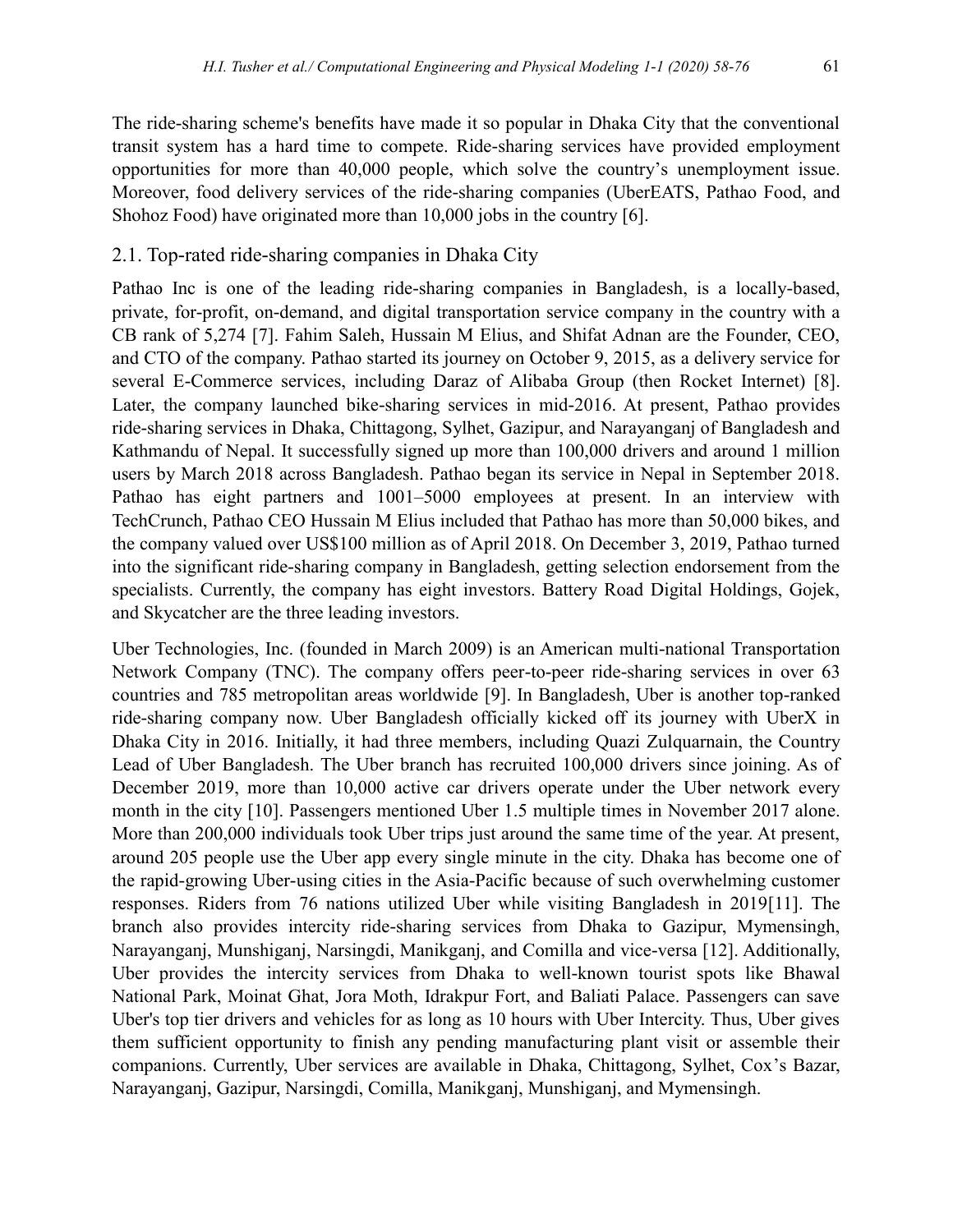Obhai Solutions Limited is one of the emerging ride-sharing companies in Bangladesh with the tagline "Ride in a minute." Quazi Omar Ferdous is the Chief Operating Officer of the company [13]. The company has launched several transport facilities like Obhai Gari, Obhai Micro, Obhai Moto, and Obhai CNG to meet the passengers' daily transportation demands. Obhai provides a unique transport service, Obon, for female passengers with female riders [14]. It offers flexibility to the passengers to choose the intended rides from multiple ride options. Obhai is the first ridesharing company in Rajshahi, Jessore, Cox's Bazar, and Khulna cities outside Dhaka, Chittagong, and Sylhet. The company has more than 500,000 customers and 150,000 enlisted riders since joining in 2018. Some Obhai services offer Wi-Fi, ACs, fans, comfortable seats, and back cameras to the passengers. Presently, Obhai has 10,000 CNG fleets in Dhaka City and 2,500 in Chittagong [15].

Shohoz Limited is another fastest-growing ride-sharing company in Bangladesh. It is a private, for-profit, on-demand, and digital transport service company in the country with a CB rank of 10,203 [16]. The multi-purpose company started its journey in 2014 [17] with the motive "To make life easy." Maliha Quadir is the Founder and CEO of the company. Initially, Shohoz focused on the bus ticket. The company now provides multiple services like Shohoz Ride, Shohoz Food, Shohoz Launch, Shohoz Bus, Shohoz Event, and Shohoz Movie. The company offers a clean application interface and an attentive customer care service to ensure rider and customer loyalty. Shohoz completes one million rides a month, and it has more than a million users [18]. In an interview on October 29, 2018, Maliha Quadir assured the future startup that the company has more than 50,000 drivers and served over 1.5 million rides in October 2018 [19]. Shohoz provides ride-sharing services in Dhaka, Gazipur, and Narayanganj. Shohoz has extended its service in the country with more than 40 bus operators and 20 ferries [20]. Presently, the company comprises of 51–100 employees. Financial experts supported the company with US\$15 million to pull it into the venture. Shohoz has ten financial specialists. Vostok New Ventures, Golden Gate, and Pegasus Tech Ventures are the lead financial supporters.

#### **Table 1**

Observations of each ride-sharing company in Bangladesh with their services, cover areas, users, drivers, and ride fare policy.

| Ride-sharing | <b>Service</b>                                            | Cover areas                                                                                                                              | <b>User</b> | <b>Driver</b> | Ride fare policy (In                                                                                                                                                                                                                    |
|--------------|-----------------------------------------------------------|------------------------------------------------------------------------------------------------------------------------------------------|-------------|---------------|-----------------------------------------------------------------------------------------------------------------------------------------------------------------------------------------------------------------------------------------|
| company      | provided                                                  |                                                                                                                                          | (Estimated) | (Estimated)   | $BDT)^*$                                                                                                                                                                                                                                |
| Uber         | Ride,<br>Drive,<br>Food,<br>Business,<br>Freight,<br>Work | Dhaka, Chittagong,<br>Sylhet, Narsingdi,<br>Manikganj, Gazipur,<br>Mymensingh,<br>Comilla,<br>Narayanganj,<br>Munshiganj, Cox's<br>Bazar | 2 million   | 100,000       | <b>Base fare:</b><br>Uber Moto $-30$ BDT<br>Uber $X - 40$<br>Uber Premier $-80$<br>Per-minute fare:<br>Uber Moto $-0.5$<br>Uber $X - 3$<br>Uber Premier $-3$<br>Uber Intercity $-3$<br>Per km fare:<br>Uber Moto $-12$<br>Uber $X - 18$ |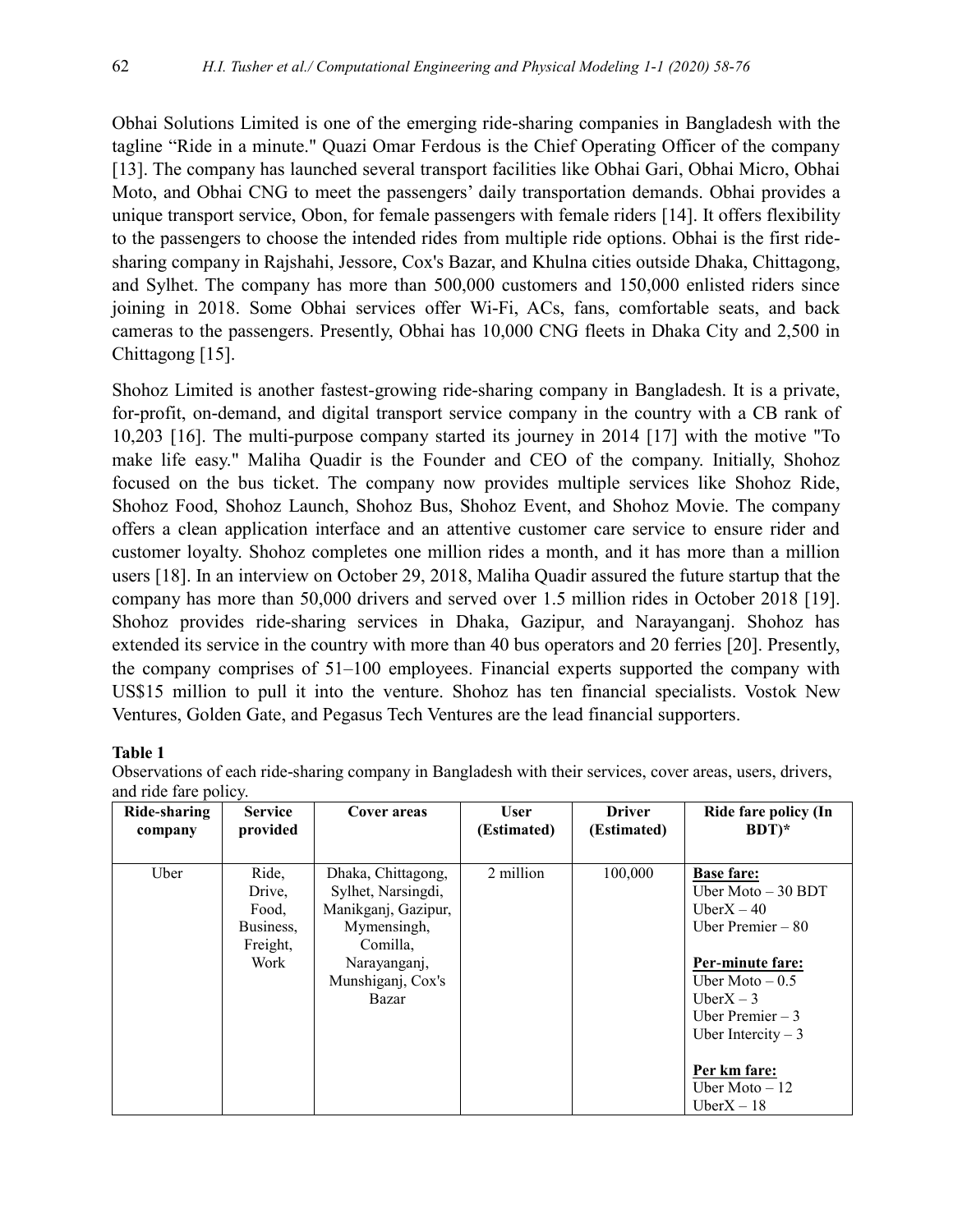|        |                                                                                |                                                                                 |           |         | Uber Premier $-22$<br>Uber Intercity $-22$<br>(From Dhaka to out of<br>Dhaka)<br>Uber Intercity $-32$<br>(From out of Dhaka to<br>Dhaka)<br><b>For Uber Intercity:</b><br>Minimum fare $-499$<br>Cancellation fee $-50$<br>(After 5 minutes) |
|--------|--------------------------------------------------------------------------------|---------------------------------------------------------------------------------|-----------|---------|----------------------------------------------------------------------------------------------------------------------------------------------------------------------------------------------------------------------------------------------|
| Pathao | Ride,<br>Drive,<br>Food,<br>Parcel,<br>Courier,<br>Mobile<br>Recharge,<br>Work | Dhaka, Chittagong,<br>Sylhet, Gazipur,<br>Narayanganj,<br>Kathmandu of<br>Nepal | 1 million | 100,000 | In Dhaka and<br>Chittagong:<br>For the bike ride:<br>Base fare $-25$<br>Per km fare $-12$<br>Waiting charge -<br>$0.50/m$ inute<br>Minimum fare $-30$<br>In Sylhet:                                                                          |
|        |                                                                                |                                                                                 |           |         | For the bike ride:<br>Base fare $-12$<br>Per km fare $-8$<br>Waiting charge -<br>$0.40/m$ inute<br>Minimum fare $-25$                                                                                                                        |
|        |                                                                                |                                                                                 |           |         | In Dhaka:<br>For Car Plus ride:<br>Base fare $-50$<br>Per km fare $-20$<br>Waiting charge -<br>2.50/minute<br>Minimum fare $-100$                                                                                                            |
|        |                                                                                |                                                                                 |           |         | For Car Lite ride:<br>Base fare $-40$<br>Per km fare $-15$<br>Waiting charge -<br>2/minute<br>Minimum fare $-100$<br>In Chittagong:                                                                                                          |
|        |                                                                                |                                                                                 |           |         | For Car Plus ride:<br>Base fare $-60$<br>Per km fare $-24$<br>Waiting charge -<br>2.50/minute<br>Minimum fare $-80$                                                                                                                          |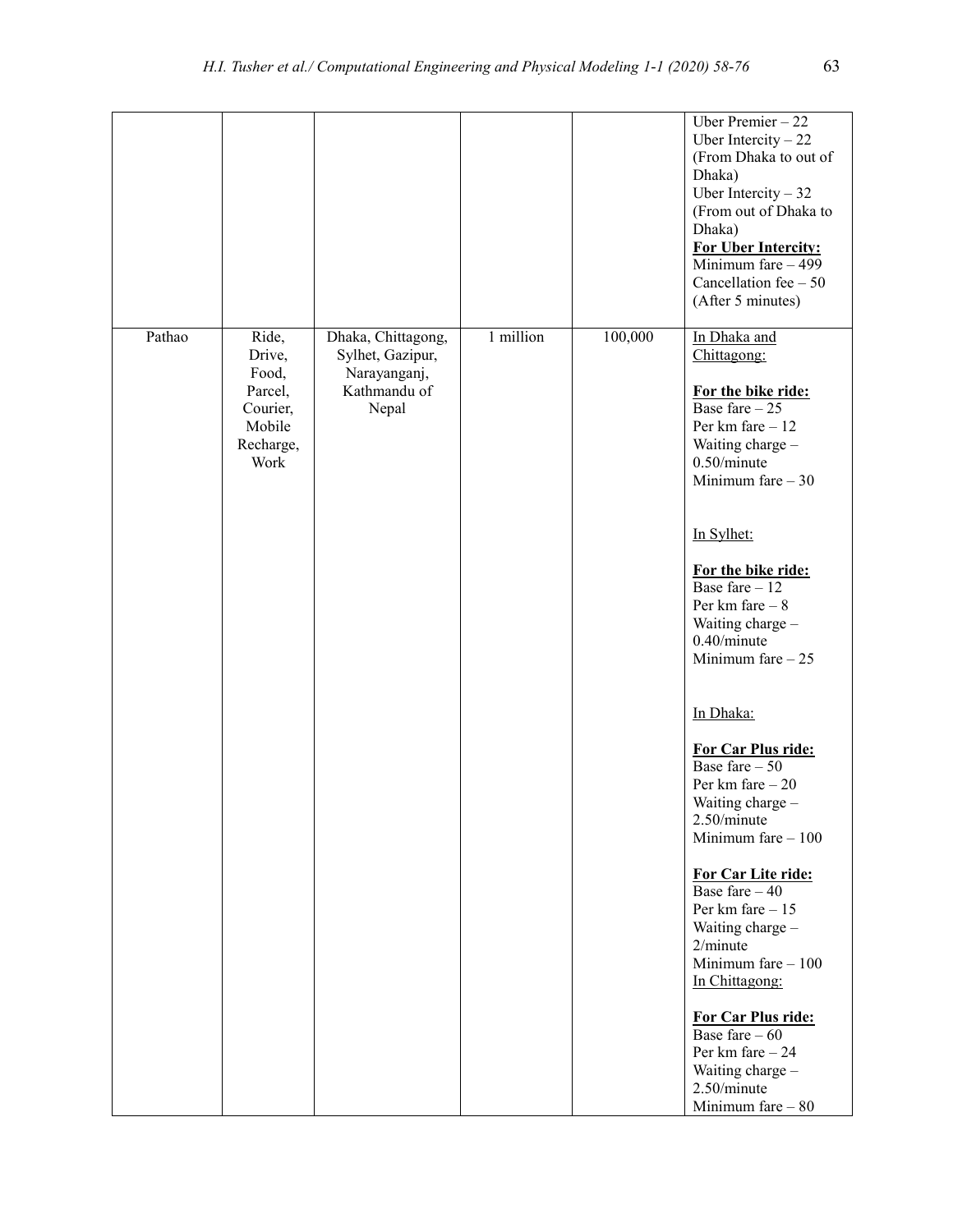| Obhai   | Ride,<br>Drive,<br>Parcel,<br>Work                                          | Dhaka, Chittagong,<br>Rajshahi, Sylhet,<br>Khulna, Jessore,<br>Cox's Bazar | 500,000   | 150,000 | Per km ride fare:<br>Obhai Moto - 12.50<br>Obhai CNG-20<br>Obhai Gari - 30.50                                                                                                                                                                                                                                                                                                                                 |
|---------|-----------------------------------------------------------------------------|----------------------------------------------------------------------------|-----------|---------|---------------------------------------------------------------------------------------------------------------------------------------------------------------------------------------------------------------------------------------------------------------------------------------------------------------------------------------------------------------------------------------------------------------|
| Shohoz  | Ride, Food,<br>Truck, Bus,<br>Launch,<br>Event,<br>Movie,<br>Drive,<br>Work | Dhaka, Gazipur,<br>Narayanganj                                             | 1 million | 50,000  | <b>Ride fare:</b><br>Base fare $-25$<br>Per km fare $-12$<br>Waiting charge -<br>$0.50/m$ inute                                                                                                                                                                                                                                                                                                               |
| PiickMe | Ride,<br>Drive,<br>Work                                                     | Dhaka Metropolitan<br>Area                                                 | 250,000   | 45,000  | For the bike ride:<br>Base fare $-25$ for the<br>first 2 km, after the first<br>$2 \text{ km} - 12 \text{ BDT/km}$<br>Premium ride $+$ Waiting<br>$charge - 0.50$<br><b>BDT/minute</b><br>Minimum fare $-50$<br>For the car ride:<br>Base fare $-50$ for the<br>first 2 km, after the first<br>$2 \text{ km} - 20 \text{ BDT/km}$<br>Premium ride $+$ Waiting<br>charge $-3$ BDT/minute<br>Minimum fare $-70$ |

\*The ride fares vary depending upon the demand, type of used transports, weather condition, route length, distance traveled, and waiting period, also the terms, conditions, and policy of the ride-sharing companies.



**Fig. 4.** User compliance in Bangladesh for each ride-sharing company.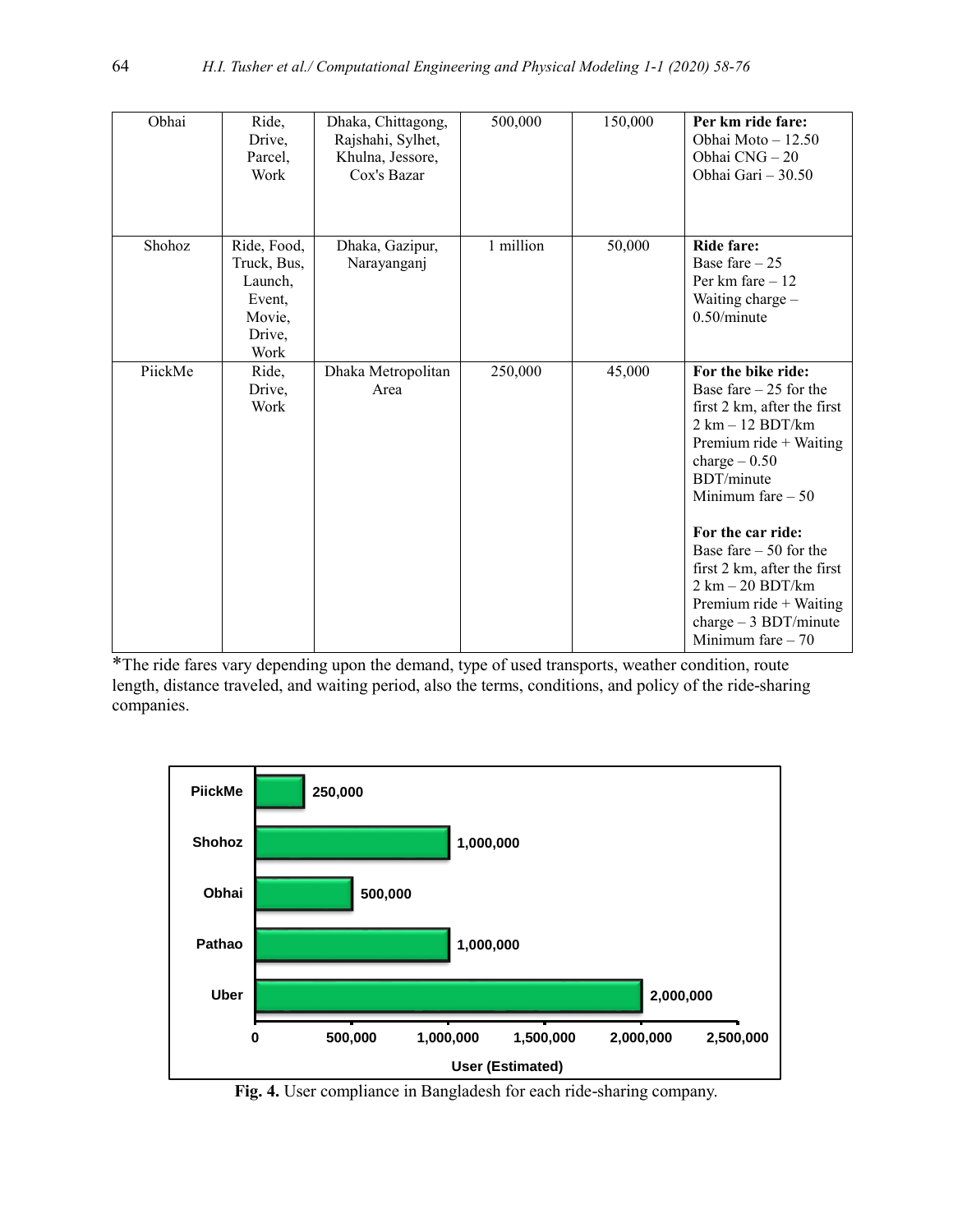

**Fig. 5.** Driver compliance in Bangladesh for each ride-sharing company.

# **3. Discussions**

The ride-sharing scheme complements the other transport modes like trains, taxis, and buses; it does not eliminate them.

#### 3.1. Benefits of the ride-sharing scheme

Offering all-time vehicle mobility: The ride-sharing platform provides accessibility and comfort to the customers. Customers can choose their intended rides any time from any place without any restriction or obligation. Timetable to get into any vehicle to travel is completely negligible in this vehicle framework. Therefore, passengers need not wait for either a bus, car, CNG, or others. As a result, they can easily choose their intended rides from home at any time through the ridesharing apps. Thus, the ride-sharing system offers all-time vehicle mobility to the customers.

An alternative transport mode: Ride-sharing has become a substitute transport mode to the passengers of Dhaka city, which defines that the city people can go where they need to go. Passengers who do not have the funds to purchase a motorbike, car, or have their cars in the garage, have to travel by bus, train, or taxi to go shopping, school, work, or other places; ridesharing is the smart option for them.

Acceptance to the passengers: Dhaka dwellers mostly use public buses and CNG to travel one place to another. Although the government transport authority has improved public bus service over time, there are still complaints such as frequently stopping in different places to take the passengers, not getting a seat even in a sitting service bus, and misbehavior of the conductors. The remaining choice is CNG, which already has earned dissatisfaction because of high asking fare, declining passenger requests, and the drivers' misbehavior. The ride-sharing service is free from such issues that make it more acceptable to the passengers.

User-friendly rather than the conventional transports: A passenger thinking to travel through a taxi or bus, he/she has to wait for his/her turn because there may be others waiting for their turns in that taxi or bus. It can be a serious matter when one is running late. The ride-sharing system allows the users to choose any ride close to them and indicate the locations where they are and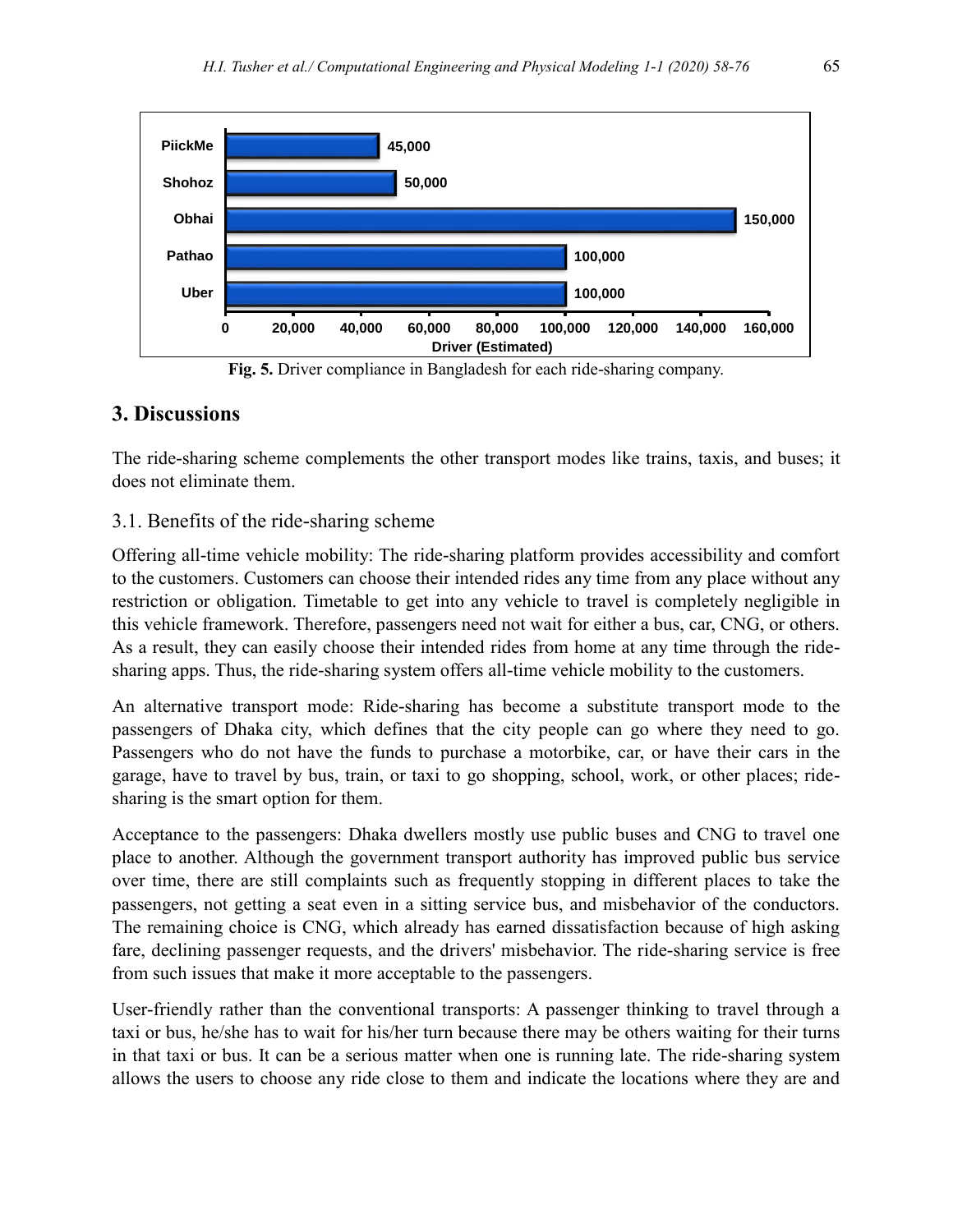the destinations through the ride-sharing apps. Furthermore, the drivers will reach the destinations they provide as soon as possible.

Less time consumption by the ride-sharing motorbikes: 36 % of the country's urban population lives in Dhaka. As per a World Bank gauge, average traffic speed has dropped from 21 km/hour to 7 km/hour, slightly over the average walking speed within the last ten years. Traffic jam wastes 3.2 million working hours day-to-day in the city. As per urban transport specialists, the speed of cars is high (18.3 km/hour) during the AM period and low (10.7 km/hour) during the PM period, and an average speed of around 14 km/hour is the effluent. A ride-sharing motorbike can go up to 16 km/hour, sooner than the other transport modes. As a result, the ride-sharing motorbike is the quickest transport mode for the urban occupants.

Mutual connection between the drivers and passengers: Ride-sharing drivers are amicable. A passenger can rate his/her driver through the ride-sharing apps. The rating system keeps the drivers in check because nobody wants a negative review. The apps track vehicles. As a result, passengers feel safe. Thus, the platform builds a trustful relationship between the drivers and the passengers.

Affordable costing: Ride-sharing is cheaper than the conventional taxi service due to its sharing of more than two persons. A ride-sharing car user spends roughly BDT 300/trip without compromising comfort, and a hassle-free ride-sharing motorbike user spends less than BDT 150/trip. On the other hand, a CNG user spends roughly BDT 250/trip without door-to-doorpickup-drop-off service.

Scope of employment: Approximately 40,000 drivers provide ride-sharing services. It implies the job field potential of this transport sector. The ride-sharing scheme has facilitated the employment for the unemployed of the country.

Source of income: A survey by two Senior Research Associates of Policy Research Institute (PRI) uncovered that the gross salary of an individual Uber car proprietor is roughly BDT 60,000/month. The average earning of a Dhaka occupant is approximately BDT 30,000/month, half of the Uber car proprietor's salary. Moreover, Motorbike deals took off 3.60 lakh units in 2017 from 1.43 lakh units in 2015 because of the ride-sharing business. The ride-sharing system has become an income source for the city's young people choosing the ride-sharing profession.

Free from parking issues: The private vehicles need parking somewhere. The ride-sharing scheme is free from parking issues. As a result, Dhaka City commuters use the ride-sharing platform for their daily transportation needs rather than private vehicles.

Relaxing traffic congestion: According to the BRTA, about 37,000 vehicles enter the city streets every year, among them, 80 % are private cars. The ride-sharing platform allows its users to share the ride with more than two people with the same travel purpose, which proves economical. As a result, the city passengers use either a ride-sharing motorbike, a car, or other services instead of private vehicles to meet their travel needs. Therefore, traveling through private cars decreases in the city. The number of trips a vehicle makes per day reduces due to the ride-sharing services. Thus, the ride-sharing system reduces traffic congestion in Dhaka City.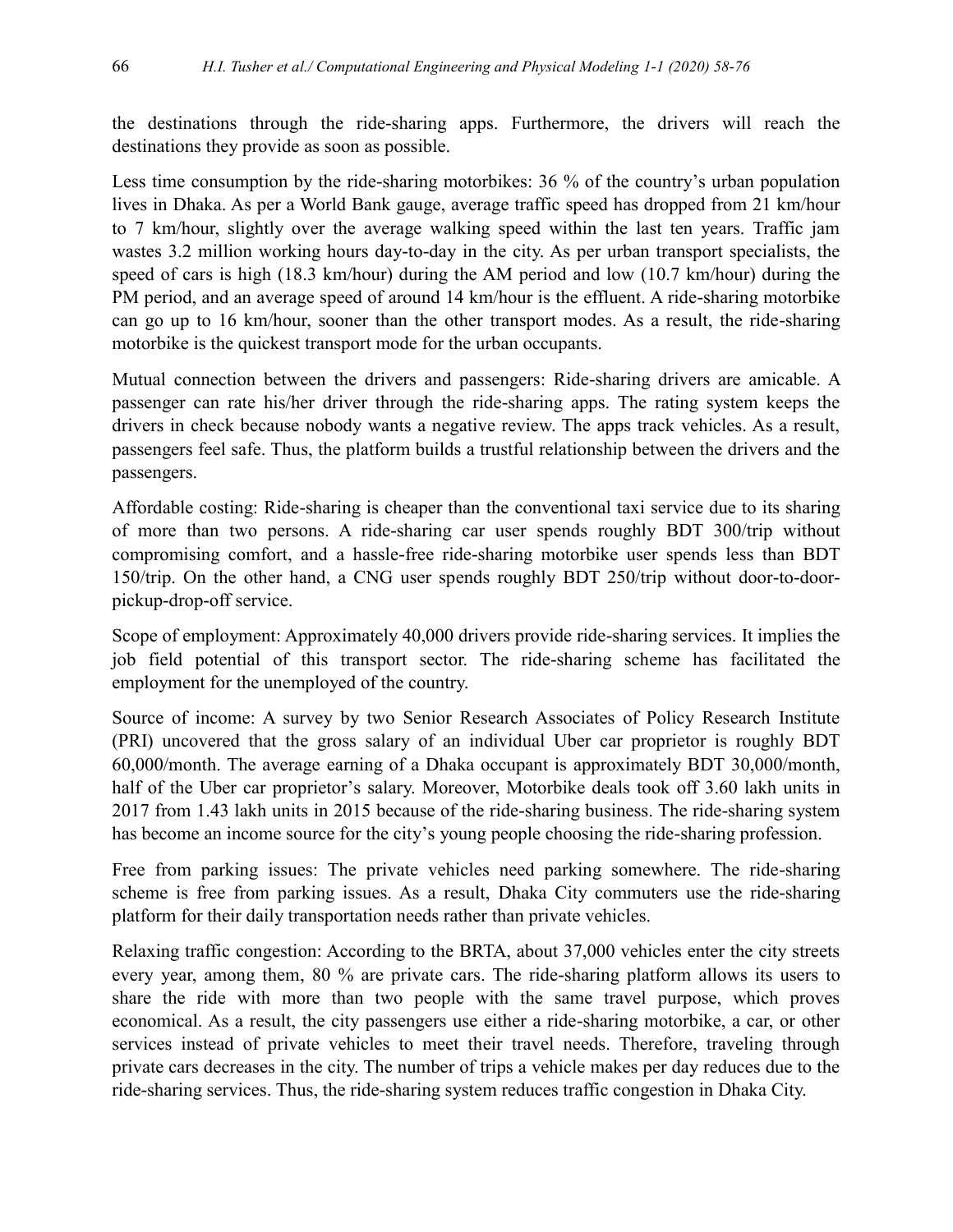Environment-friendly: WMO Greenhouse Gas Bulletin unlocked a 43 % rise in entire radiant coercion due to the nominal and perennial greenhouse gases since 1990, 80 % for Carbondioxide, and 17 % for Methane Gas [21]. In 2012, the maximum emission of Carbon-dioxide equivalent gases from Bangladesh's per capita was 0.98 metric tons [22]. Hence, the emission of greenhouse gases is undoubtedly a threat to the city inhabitants. However, the ride-sharing platform reduces the total greenhouse gas emissions from vehicles decreasing the number of trips a vehicle makes per day.

#### 3.2. Disadvantages of the ride-sharing platform

Privacy and safety issue: The on-demand ride-sharing transport system has caused privacy and safety concerns to both customers and drivers. This transport service obliges customers to give up some privacy. If someone requests a ride from a ride-sharing company like Uber, Pathao, Obhai, Shohoz, or PiickMe, he/she has to request a ride from a stranger. Besides, most companies do not provide female drivers to ensure female passengers' privacy.

Lack of proper regulation and management system: In Dhaka City, customers have complained against the drivers for charging extra fares, taking circumbendibus, clocking for the ride before pick up, lack of experience in driving, the appearance of drug-addicted drivers, and refusing to take customers to their destination [23]. These phenomena create mistrust among the city's ridesharing communities. Therefore, the lack of proper regulation and management system exists in the ride-sharing system.

Less suitable in some cases: The ride-sharing service is not fair enough for highways and narrow roads under users' perception. However, the service is fair enough for medium width (20–40ft) roads [24].

Risk of fraud: Drivers and commuters are not safe from fraud in ride-hailing services as there is an intent to misguide the online purchase process. Drivers can defraud passengers by requesting cash up-front or charging fees to the customer's Credit Card or PayPal Account. On the contrary, passengers can defraud the drivers with fake Credit Cards or canceling the trip mid-ride. Drivers spend several hours on the road due to false ride-booking by punk passengers.

Risk of vehicle damage: Ride-sharing companies do not provide the drivers any vehicle to use. As a result, it is required to have an operating vehicle of the drivers' own. In this platform, passengers share their rides with drivers despite having the risk of vehicle damage. Drivers in the rides can also cause vehicle damage. Moreover, passengers pay to prevent any loss during the agreement, though it is refundable if there detects no loss.

Unwillingness to stay loyal to a specific ride-sharing platform: Customer behavior is much unpredictable than it could imagine. They no longer feel the need to stay loyal to a specific brand. They bear a common tendency of shifting from one ride-hailing platform to another if they need to do so. Many of them do so for the cheapest rate. Additionally, many have an ill experience with one service. As a result, they switch to another ride-hailing platform to see how it serves. Likewise, the full-time employees do not stay loyal to a specific ride-sharing company due to insufficient opportunities.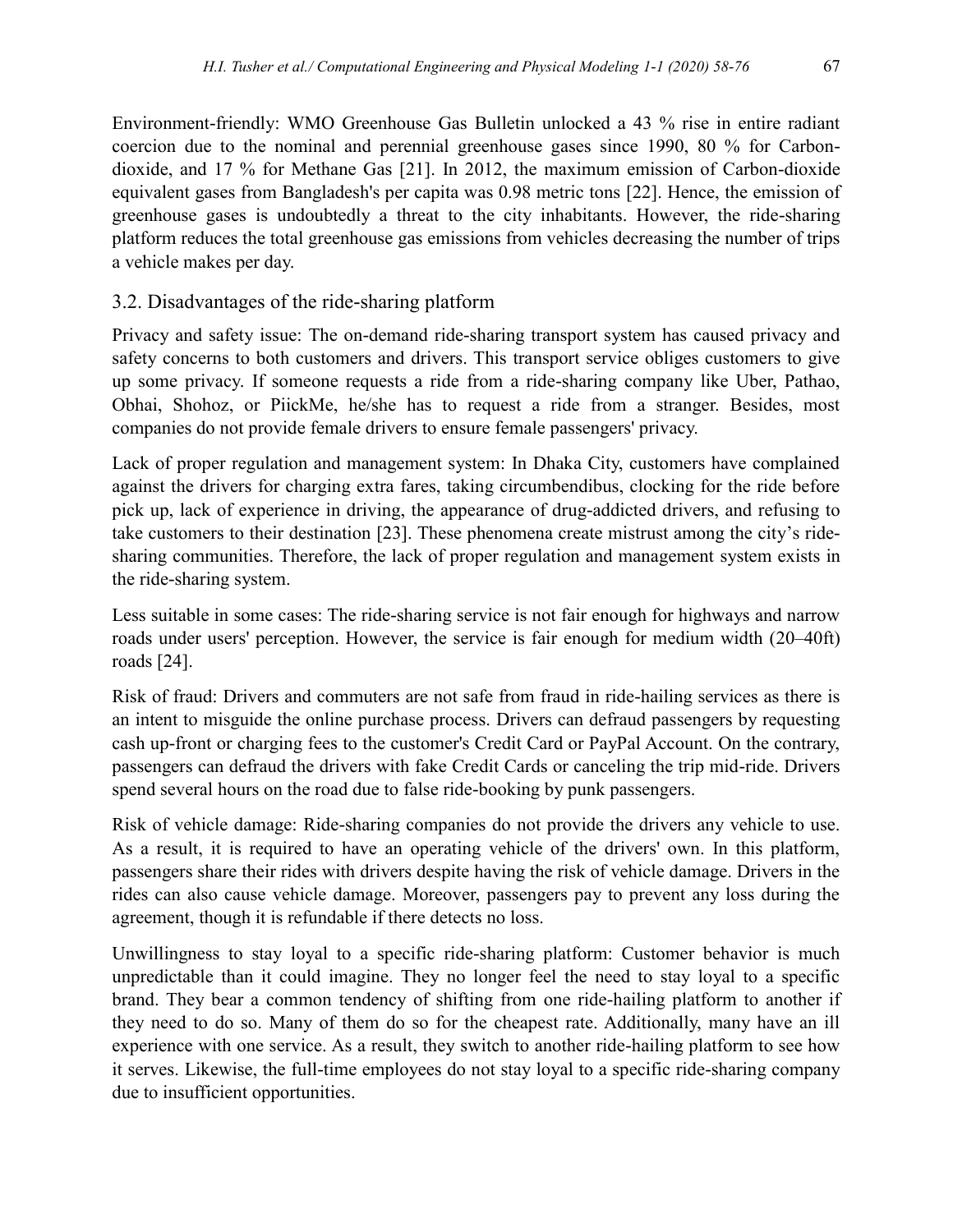A new capitalism model: Ride-sharing companies like Uber and Pathao profit the most from their business, contributing to form new capitalism. Therefore, there is a requirement of third parties in the ride-sharing services. Ride-sharing is an access economy for the sharing nature to access the services by both the passengers and drivers. The ride-sharing platforms do not offer any profit to the passengers who request the services through mobile apps. The new capitalism model is flopping the conventional transit system day-by-day.

Rising in travel costs sometimes: Renowned ride-sharing companies like Uber and Pathao have a challenging period of coping with unpredictable customer nature. The consumers tend to shift to another ride-sharing platform. It becomes frequent when the ride-sharing platforms increase the travel cost to achieve their revenue goals.

Lack of well-trained drivers: Ride-sharing drivers are not enough well-trained. As a result, Dhaka City passengers have noticed inappropriately driving the vehicle issues that cause troubles to the passengers.

Promoting ride-sharing rather than public transport: The ride-sharing platform has altered the traditional transportation ways in Dhaka City. Through which, a few years back, the city inhabitants met their daily transportation demand. The system has earned much popularity and acceptance from the city residents, which have caused the traditional transport system to suffer over the years. Passengers do not choose public transport rather than the ride-sharing service to meet their daily travel needs. Moreover, the ride-sharing companies have outstripped the conventional transport system by elevating their circumstances in the city's transportation sector.

Capturing of the roads' right side by ride-sharing motorbikes: Ride-sharing motorbikes undoubtedly minimize the daily time consumption due to traffic congestion throughout Dhaka City because of their speedy nature to travel from one place to another. However, ride-sharing motorbikes occupy the right side of the roads most of the time in the city. Due to this, passengers often feel trouble and discomfort to board into the public buses and alight from them.

Responsible for causing several motorbike accidents in Dhaka: Motorbike sales increased by 50 % within 2015–2017 due to the ride-sharing system's revolution. A report from BRTA showed that the number of registered motorbikes was 469,888 until April 2018, whereas, in 2010, it was 210,081 [25]. Another report revealed that BRTA registered about 75,251 motorbikes at the launching period of Uber and Pathao's motorbike ride-sharing services. Therefore, the number of ride-sharing motorbikes is increasing in the city day-by-day at an alarming rate. Accident Research Institute (ARI) of Bangladesh University of Engineering and Technology (BUET) disclosed that motorbike accidents in the city were 24.47 % in 2018, whereas the quantity was 18.25 % in 2017 and 9.75 % from March 2016–December 2016, by [26]. Moreover, ride-sharing motorbike drivers are not enough well-trained. As a result, the ride-sharing scheme causes several motorbike accidents in the city.

3.3. Technology-based solutions to fix the rising issues of the ride-sharing system

(a) The Prize Collect Traveling Salesman Problem (PCTSP) with the ride-sharing platform is a modern problem. The distribution of expenses reduces the costs of the driver journey due to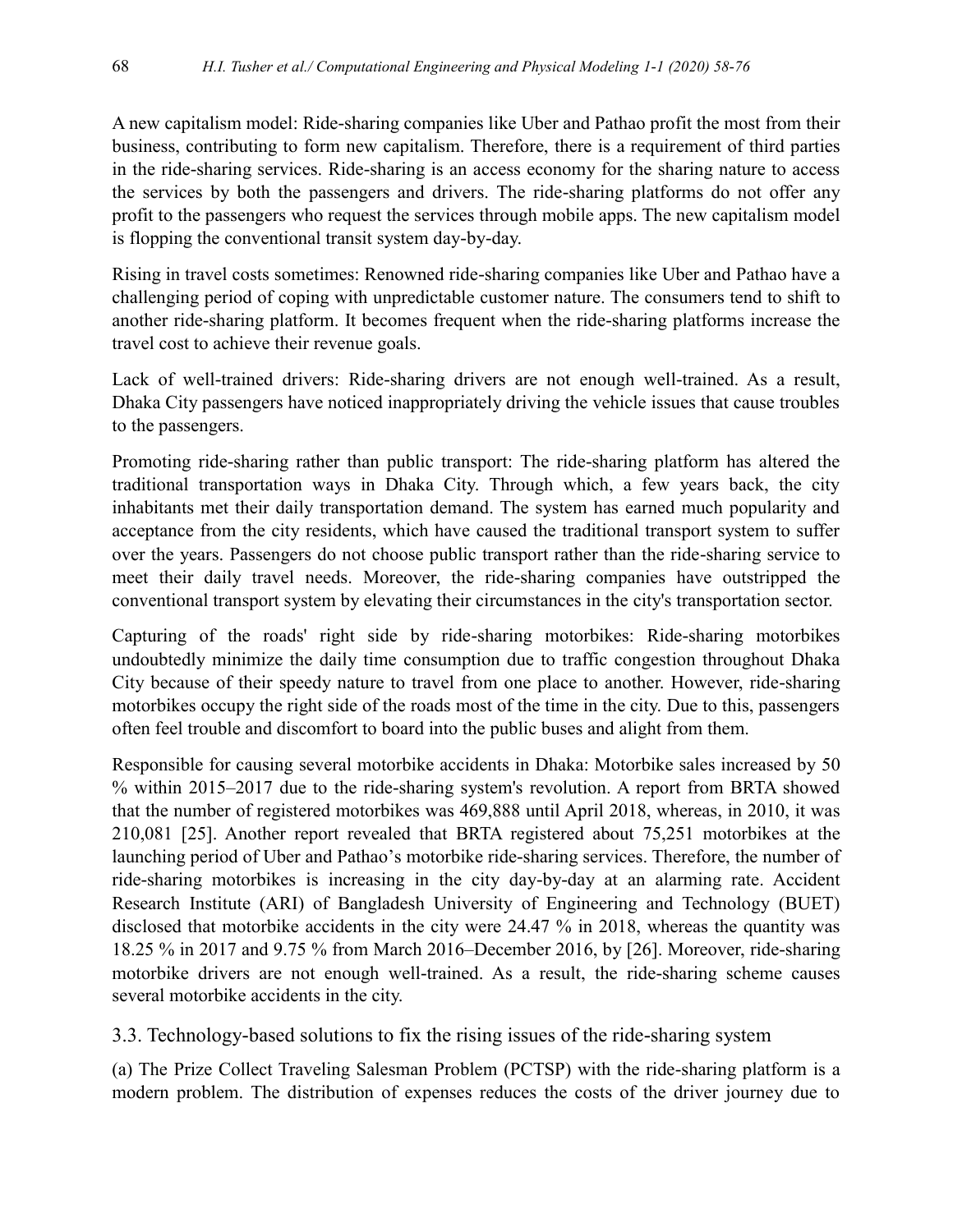vehicle sharing travel. The drivers must fulfill a minimum riding task and take into account the penalties for the absence tasks. The cost distributions should be less than or equal to the service consumers' tariff limits set up. Formulating a mathematical model in an exact solution process with the aid of two algorithms and accurately, step-by-step with heuristic decisions, can solve the issue [27].

(b) The pricing system used by the ride-sharing companies for passengers affects social connectivity and revenue. Therefore, social connectivity and revenue optimization are essential for the commercial ride-sharing platform's sustainable development. A new price blueprint can encouragingly bring out a revolution in the participation of both drivers and riders. It can be implemented by designing an efficient algorithm with powerful pruning techniques and proposing a new-fashioned type of Price-aware Top-k Matching (PTkM) to retrieve the top-k vehicles on rider's demand [28].

(c) Taxi ride-sharing is a feasible transport service in the ride-sharing system for passengers of similar travel destinations. The issues in taxi ride-sharing are usually assessed on the distance traveled by the taxis. This problem is formulated as a Mixed Integer Linear Programming (MILP) problem. An exact algorithm can unravel it under ride capacity restrictions and a heuristic algorithm that evolves usual cases. The proposed model has been performed with numerical experiments, without lengthening the taxis' minimum travel distance and shortening the total trip distance [29].

(d) The Vehicle Routing Problem (VRP) plan's prevalence depends mostly on driver's contentment, customers' perceived quality, company's financial motives, and supply chain strategic fit (Strategic, tactical, and operational level). VRP plan is one of the most vital parameters to evaluate the service quality of the ride-hailing companies. The factor modifications of the advanced VRP plan are sufficient to improve service quality. It can be implemented through two heuristic methods, the Greedy and the Intra-route neighborhood heuristic models. The outcomes from both models are nearly the same [30].

(e) An extensive figure of circulating vehicles is responsible for pollution and traffic congestion that increasingly frustrates the day-to-day life of people living in densely populated cities. This life-hacking problem can be fixed by improving the existing ride-sharing facilities and barely lessening the circulating vehicle figure [31].

(f) Home-work carpooling is a tool for social mixing in the ride-sharing system. The specific carpooling system minimizes the prime bases of traffic in cities. Moreover, it lessens the digit of cars and kilometers traveled. Carpooling from this new spectacle maximizes the number of rides shared and the volume of time passengers spend simultaneously [32].

3.4. Measures to adopt in the future to ensure the ride-sharing scheme a supportable one

Implementation of government policy: The government of Bangladesh has made this illegal ridesharing service legal since 2017 by setting up the transport system [33]. The government published a gazette on February 28, 2018, for the ride-sharing service policies. Many ridesharing companies have already implemented the policies since March 8, 2018. However, several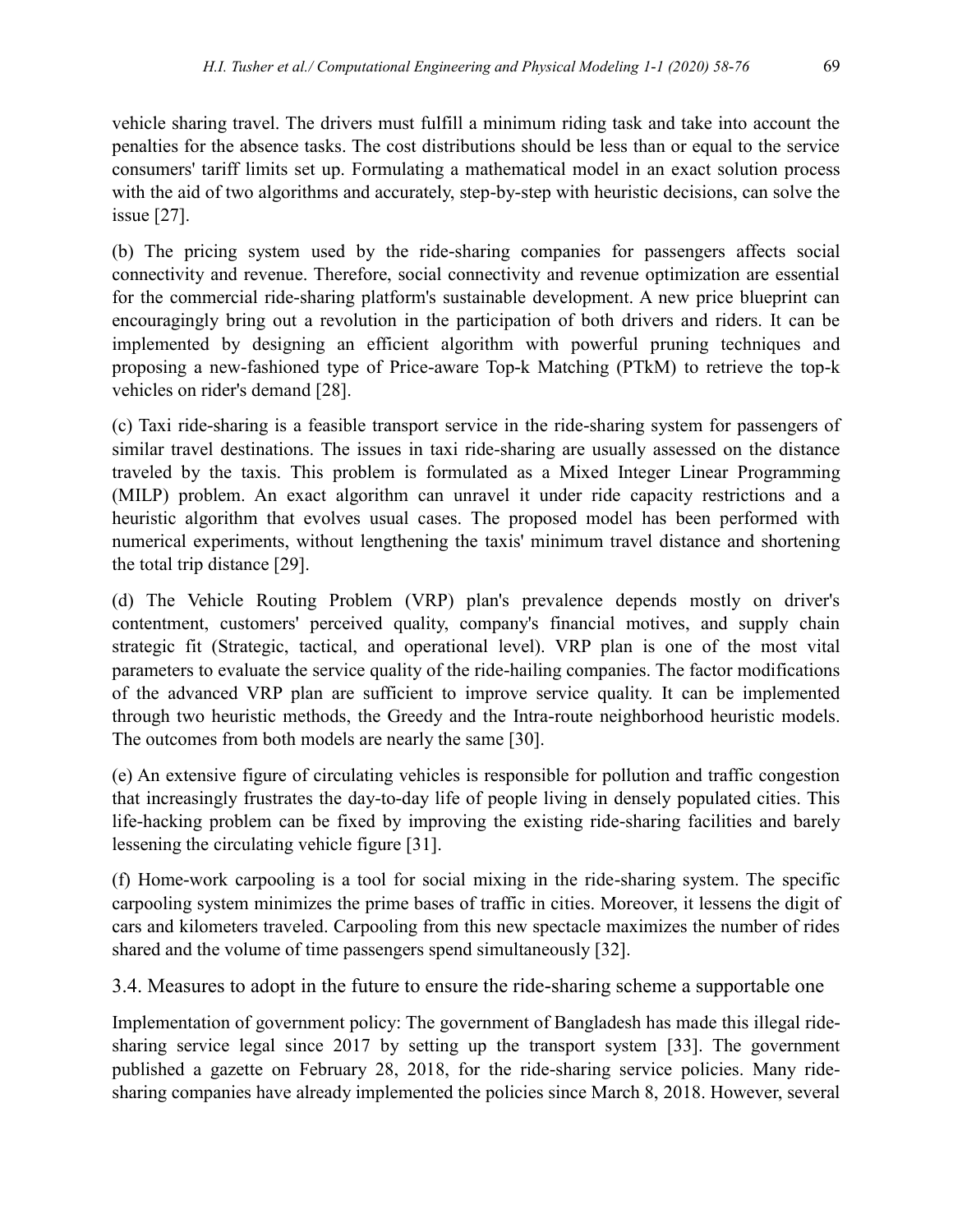ride-sharing companies have not implemented the policies still. The ride-sharing policies include all the rules and regulations required to maintain the ride-sharing service properly with operational transparency-cum-accountability, which will work as a result-oriented one for the ride-sharing model. After that, customers and drivers will receive the ride-sharing platform with privacy, safety, and free from complaints.

The government imposed ride fare policy: The ride-sharing enterprises have already counted much response from the crowd of Dhaka City. Recently, the transport system has tasted a little bit of trouble within the city due to the absence of proper rules and regulations in the ride fare policy. The issues like charging extra fares and clocking for the ride before pick up have already taken place within the city. Therefore, the ride-sharing companies should consider the government imposed ride fare policy to overcome such inconveniences.

Offering complaint centers: The ride-sharing companies do not offer any complaint centers for both the drivers and passengers to execute. As a result, city people have noticed harassment of female passengers by the male drivers, including rape attempts, taking circumbendibus by the drivers, lack of enough experience in driving, charging extra fares, and clocking for the ride before pick up. Moreover, issues such as drug-addicted drivers' appearance, defrauding of passengers by the drivers, drivers deceived by the punk passengers, canceling the trips at midride, driving the vehicles recklessly, and refusing to take customers to their destination have become prevalent in the city. Therefore, the ride-sharing companies should introduce the complaint centers to cope with the rising bothers and ensure an effective ride-sharing system.

Possible congestion in Dhaka city due to ride-sharing motorbikes soon: In Dhaka City, the number of ride-sharing motorbikes increases day by day at a significant rate since the introduction to the ride-sharing business. BRTA registered approximately 75,251 motorbikes when Uber and Pathao launched a motorbike ride-sharing service in 2017. Market insiders approximated the number of motorbikes purchased daily as 1,500 [34]. Therefore, there is a huge chance to get the city influenced by motorbikes in the future unless the concerned authority controls the total number of ride-sharing motorbikes. In the context, it is essential to restrict the total number of ride-sharing motorbikes in the city to avoid any possible traffic congestion soon.

3.5. Comparing the ride fare policy of each ride-sharing company in Dhaka City

- Car (Category–1): UberX, Pathao Car Lite, PiickMe Car
- Car (Category–2): Uber Premier, Pathao Car Plus, Obhai Gari

# 3.5.1. Comparison based on base ride fare

The base ride fare for a motorbike ride service of Pathao, Shohoz, and PiickMe is BDT 25 (For PiickMe, the ride charge is valid up to 1st 2 km; after the 2 km, it is BDT 12/km), whereas the fare for Uber's motorcycle ride service is BDT 30. For car (Category–1) ride, Uber and Pathao charge BDT 40 for UberX and Pathao Car Lite service, respectively, whereas, PiickMe charges BDT 50 for its PiickMe Car service (It is valid up to 1st 2 km; after that, the fare is BDT 20/km).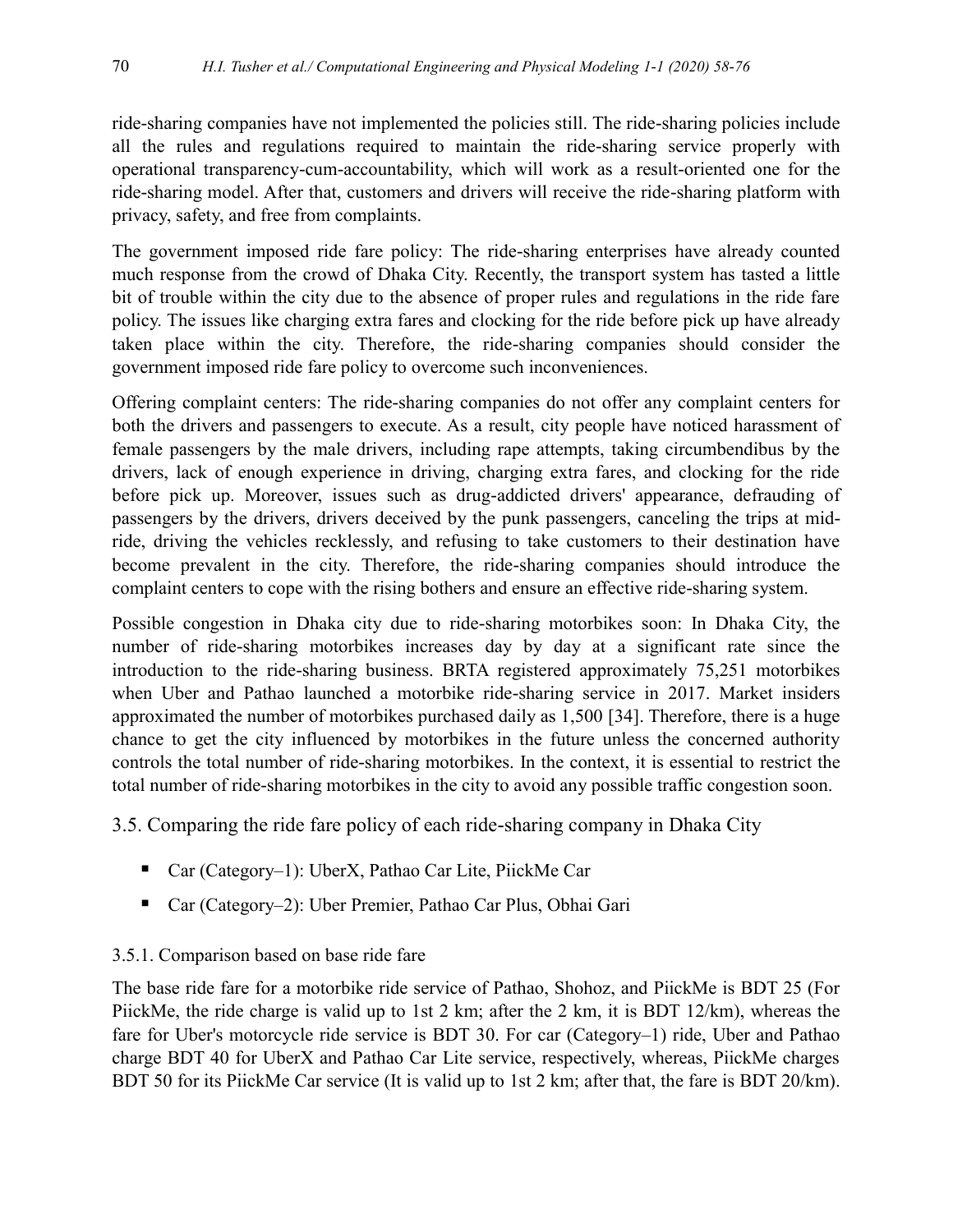For car (Category–2) ride fare, Uber assigns the base ride fare as BDT 80 for Uber Premier ride and Pathao as BDT 50 for Pathao Car Plus ride.



**Fig. 6.** Comparison based on base ride fare.

#### 3.5.2. Comparison based on per km ride fare

The per km ride fare of Uber, Pathao, and Shohoz's motorbike ride service is BDT 12, whereas the ride fare is BDT 12.5 for the Obhai motorbike service. For car (Category–1) ride, Pathao charges BDT 15 for the Pathao Car Lite service, and Uber charges BDT 18 for the UberX service. Now, for car (Category–2) ride, Uber and Pathao charge BDT 22 and BDT 20 for Uber Premier and Pathao Car Plus ride, respectively, whereas Obhai charges BDT 30.5 for its Obhai Gari service. The ride fare for Uber's intercity service is BDT 22 from Dhaka to out of Dhaka and BDT 32 from out of Dhaka to Dhaka. Obhai appreciates BDT 20 for its CNG ride service.



**Fig. 7.** Comparison based on per km ride fare.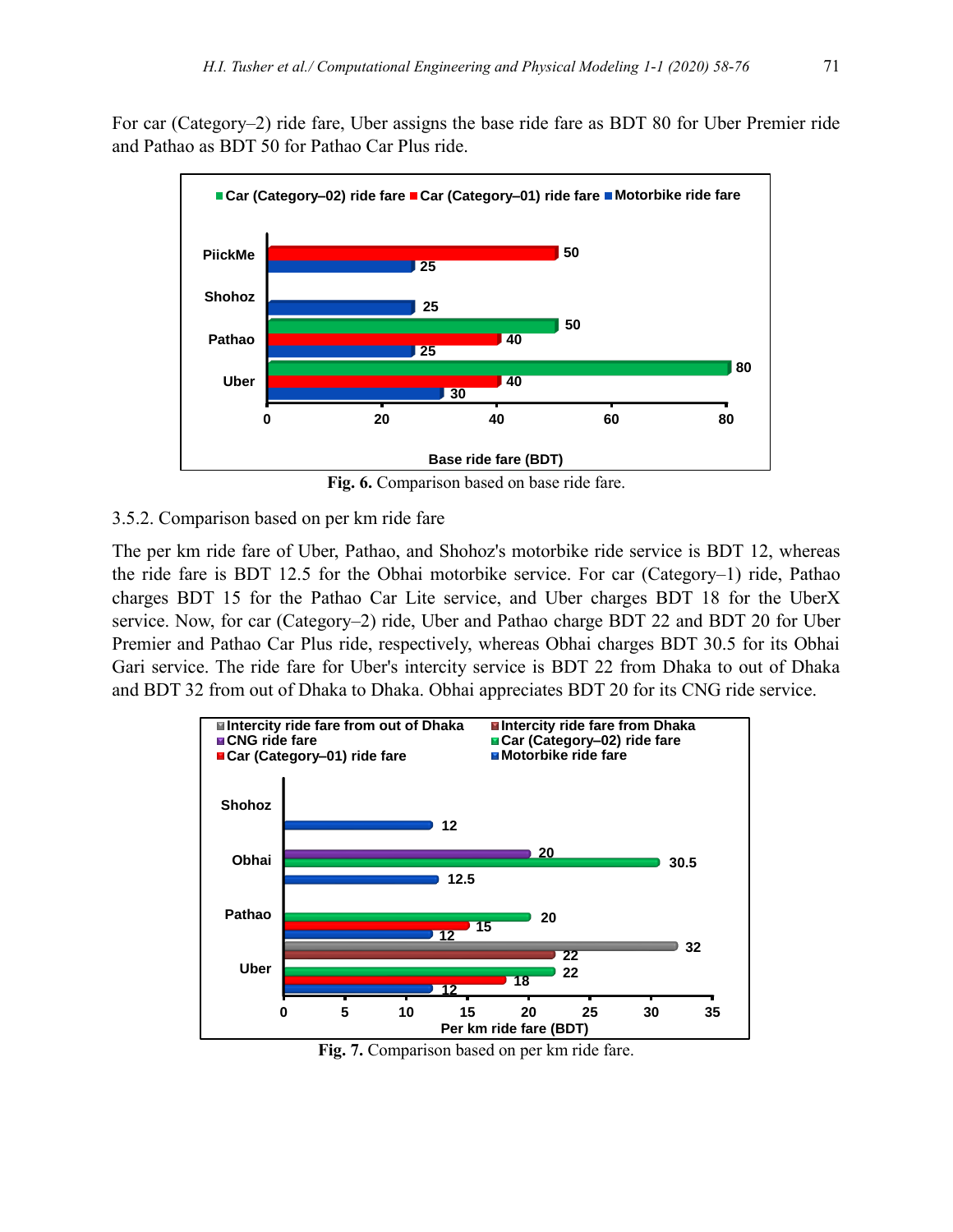#### 3.5.3. Comparison based on waiting charge/minute for a ride

The waiting charge for a motorbike ride of Uber, Pathao, Shohoz, and PiickMe is BDT 0.5/minute (For PiickMe, Ride Premium + Waiting Charge is BDT 0.5/minute). For car (Category–1) ride, Uber and PiickMe design the waiting charge as BDT 3/minute for UberX and PiickMe Car service (For PiickMe, Ride Premium + Waiting Charge is BDT 3/minute), whereas Pathao sets the waiting fare as BDT 2/minute for the Pathao Car Lite service. For car (Category– 2) ride, the waiting charge for Uber Premier service is BDT 3/minute and for Pathao Car Plus service BDT 2.5/minute. In the case of Uber's intercity service, the waiting cost is BDT 3/minute.



**Fig. 8.** Comparison based on waiting charge/minute for a ride.

3.5.4. Comparison based on minimum ride fare



**Fig. 9.** Comparison based on minimum ride fare.

The minimum ride fare for motorbike ride service of Pathao is BDT 30, whereas PiickMe designs the cost as BDT 50. For car (Category–1) ride, PiickMe charges BDT 70 for its PiickMe Car service, and Pathao sets BDT 100 for its Pathao Car Lite service. The minimum ride fare for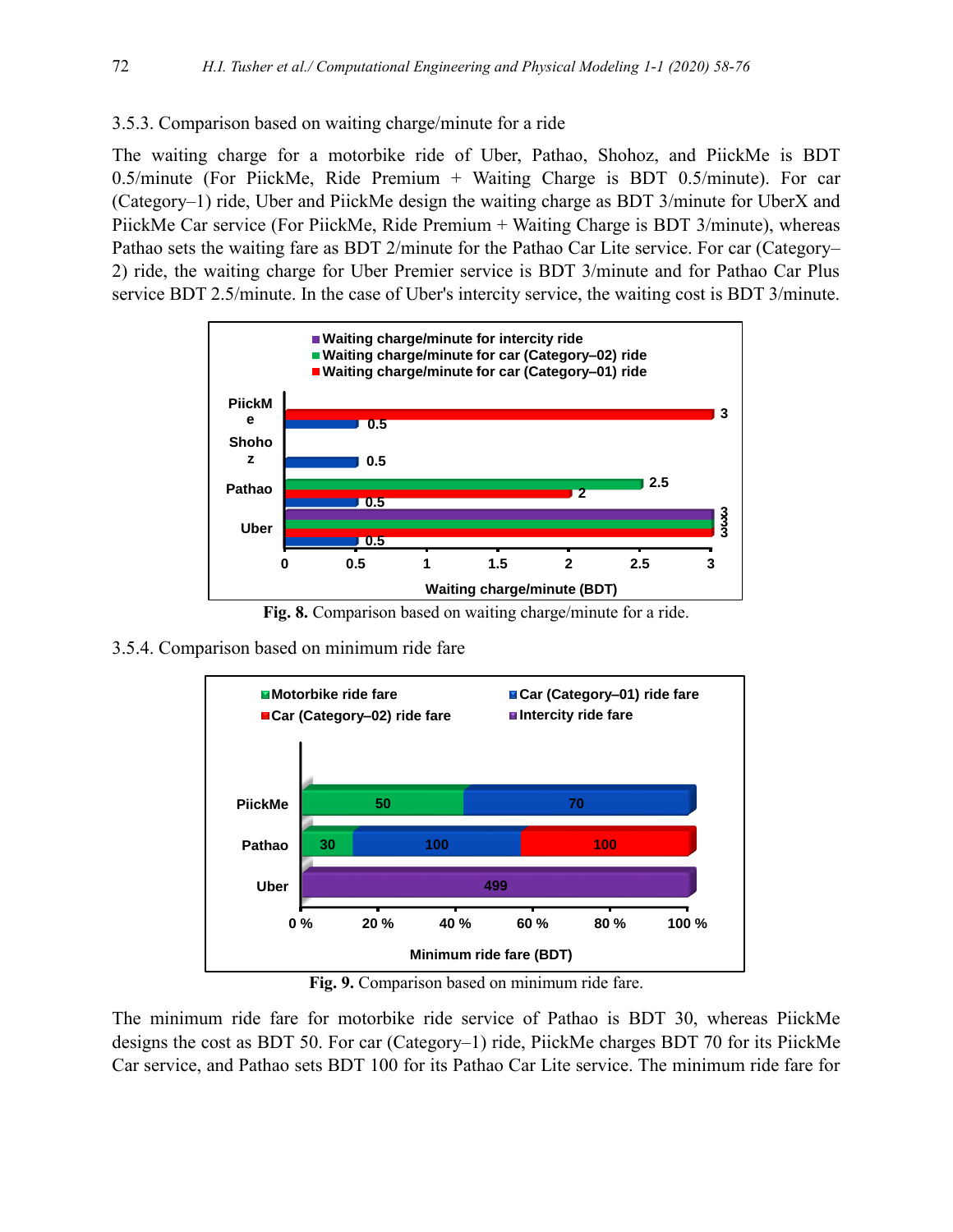Pathao Car Plus ride (Pathao's category–2 car service) is BDT 100. The charge for Uber intercity service is BDT 499.

#### 3.6. Ride-sharing companies providing food delivery service

UberEATS: UberEATS is an online-based food delivery service of Uber Technologies, Inc. The food delivery service is based in San Francisco, California, the US. UberEATS started its journey with a lunch delivery service, UberFRESH, in Santa Monica, California, the US in August 2014 [35]. It was renamed UberEATS in 2015 [36]. In Bangladesh, UberEATS officially launched in Dhaka City in April 2019 [37] with more than 150 restaurants, including Sushi Samurai, Pizza Guy, Cheez, Tehari Avenue, Salam's Kitchen, Sultan's Dine, Madchef, and Chillox [38]. Bhavik Rathod is the Head of UberEATS in India and South Asia. Misha Ali is the Country Lead in Bangladesh. Currently, UberEATS is available in over 36 countries and 350 cities throughout the world.

Shohoz Food: Shohoz Food is a well-known online-based food delivery service of Shohoz. The company launched a connection with more than 1,000 restaurants within Dhaka City for the food delivery service to catch up with the milestone of 2,000 up to May 2019 [39]. Shohoz Food arranged a food campaign, Matha Noshto Food Fest, from March 12 to March 19 of 2019. The minimum food delivery charge of Shohoz Food is BDT 50.

Pathao Food: It is an on-demand digital food delivery service of Pathao. The service began its flight in Dhaka City in October 2015 [40]. Currently, Pathao provides its food delivery service in the Dhaka Metropolitan Areas and Chittagong Metro Regions. Pathao Food apprehends almost 80 % of participation in the online food delivery business.

# 3.7. Development of app-based models like ride-sharing

JoBike: JoBike is a bicycle-sharing platform in Bangladesh. Mehedi Reza is the Founder and CEO of the company [41]. The company started its journey on June 18, 2018. At startup, the company exposed bicycle stations in Calatoli, Sugandha, and Labani Point of the tourism city, Cox's Bazar. Now, JoBike serves bicycle-sharing systems in Dhaka, Chittagong, and Cox's Bazar and some universities, including the University of Dhaka, Jahangirnagar University, University of Chittagong, and Shahjalal University of Science and Technology. The company has five bicycle stations and 300 bicycles. Among those, 100 bicycles are operational in the Jahangirnagar University, 100 in the University of Chittagong, and 50 in Cox's Bazar [42]. JoBike launched the bicycle-sharing service at the University of Dhaka with 100 bicycles on October 7, 2019 [43] and in Mirpur DOHS (Defense Officers Housing Society) of Dhaka with 50 bicycles in January 2019. Ride fare of JoBike is BDT 1/minute in Dhaka and Cox's Bazar and BDT 3 for every 5 minutes in the Jahangirnagar University and University of Chittagong. At the University of Dhaka, the fare is BDT 2.5 for the first 5 minutes of the ride; after that, BDT 0.4/minute. Customers can avail the JoBike's bicycle-sharing service within the country's reachable areas through JoBike Mobile Application. Customers have downloaded the application more than 35,000 times, and they utilize the JoBike bicycles around 3,000 times every day.

Truck Lagbe: Truck Lagbe, Inc. is a private, for-profit, and digital platform in Bangladesh to hire a pickup, truck, covered van, or trailer truck. Anayet Rashid is the Founder and CEO of the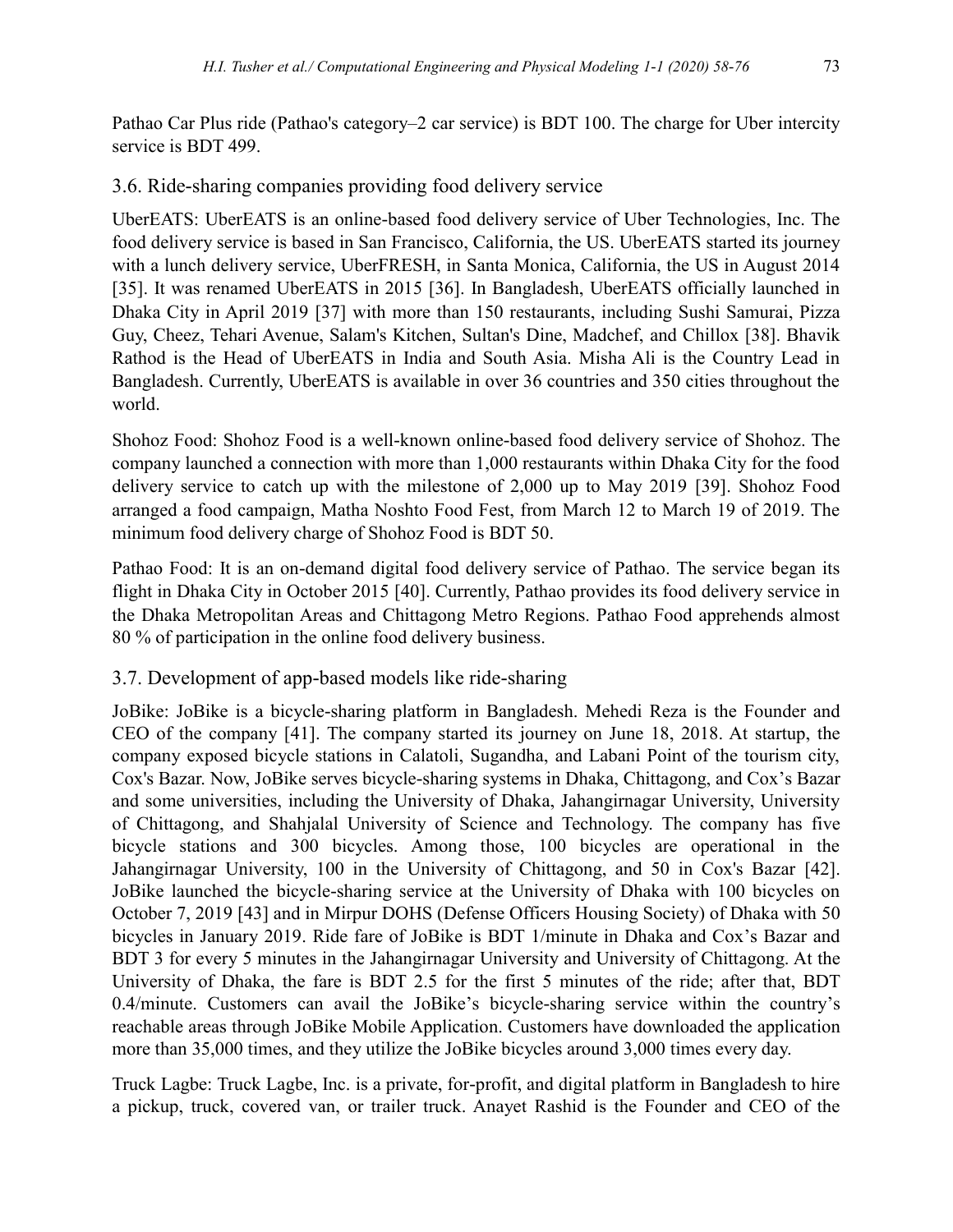company. The platform started to freight pickups or trucks for the business and personal needs on June 1, 2016 [44]. Truck Lagbe is the leading truck hiring company in the country, and the company has 11–50 employees. The company connects the truck owners or agencies with the shippers or people seeking the trucks to hiring. The platform offers online truck booking or hiring services for the truck proprietors, agencies, drivers, and shippers through the Truck Lagbe App or Website [\(www.trucklagbe.com\)](http://www.trucklagbe.com/). The app has two versions–one is for the truck proprietors, and the other is for the shippers [45]. The company has managed two local partners, Robi as the tracking service associate and bKash as the financial shareholder. Truck Lagbe promoted 1 million USD in a pre-series A investment in April 2019 [46].

Parking Koi: Parking Koi INC Ltd. is an online-based and on-demand parking space provider in Bangladesh. The platform connects the parking space owners with parking space seekers. Rafat Rahman is the Founder [47] and CEO of the company [48]. The company officially launched in April 2018. Parking Koi makes the effective use of underutilized places in Dhaka City through parking and bans the illegal roadside parking practice from the city. Currently, Parking Koi provides parking facilities in Dhaka, Chittagong, and Sylhet [49]. The company has enrolled six divisions for the service operations in Dhaka City. The enterprise offers hourly and monthly parking solutions to the customers. Parking charge/hour varies from BDT 5 to BDT 30 and parking charge/month from BDT 1500 to BDT 4500 following the location. The company consists of 31 members, including three founding members and 24 members from the two operational teams, and is a parking solution platform for 52,000 customers and serves an average of 800–900 customers. The enterprise daily counts 100 transactions/hour. Parking place owners pay 20 % of the total service charge, and customers pay 10 % of that to the company. The percentage of service commission with a maximum of 20 % depends on time. The company has already parked 30,000 vehicles conveniently. Parking Koi got financial support of 1.25 crore BDT from an aggregate of 15 crore BDT. The company achieved the first position in the local seed-stage startup competition, Bangladesh Round of Seedstars World [50] before it secured the first position among the top ten teams of the Seedstar Growth Program. Parking Koi Mobile App is available on Google Play Store since April 1, 2018. The app has 12,000 active users, and they have already downloaded it 25,000 times.

Zantrik: Zantrik Pty Ltd is a private, for-profit, Dhaka based, and on-demand vehicle maintenance service provider in Bangladesh with a CB rank of 43,373 [51]. Muhtasim Mahdi Al Farooque is the Founder and CEO of the company. The company introduced its official journey in 2018 [52]. The company consists of two key persons–Muhtasim Mahdi Al Farooque and Biplob Biswas (Co-founder and COO of the company) and 11–50 employees. The platform offers its automotive maintenance services throughout the country, including the remotest places like Teknaf, Tetulia, and Sajek Valley. The company provides emergency roadside vehicle assistance service, vehicle maintenance service at home in Dhaka City, subscription authorizations and insurance service, and B2B. At present, Zantrik has three moneylenders, including the lead, Bangladesh Angels. The company has captured 1,600 workshops as the servicing partners. Among those, 400 workshops are serving within Dhaka City and 1100 in the rest areas. The platform counts 50 service requests daily from the customers. BD Ventures funded Zantrik USD 120,000 in a pre-seed investment on February 15, 2018, Accelerating Asia and Bangladesh Angels USD 100,000 on May 15, 2019, and Bangladesh Angels a secret amount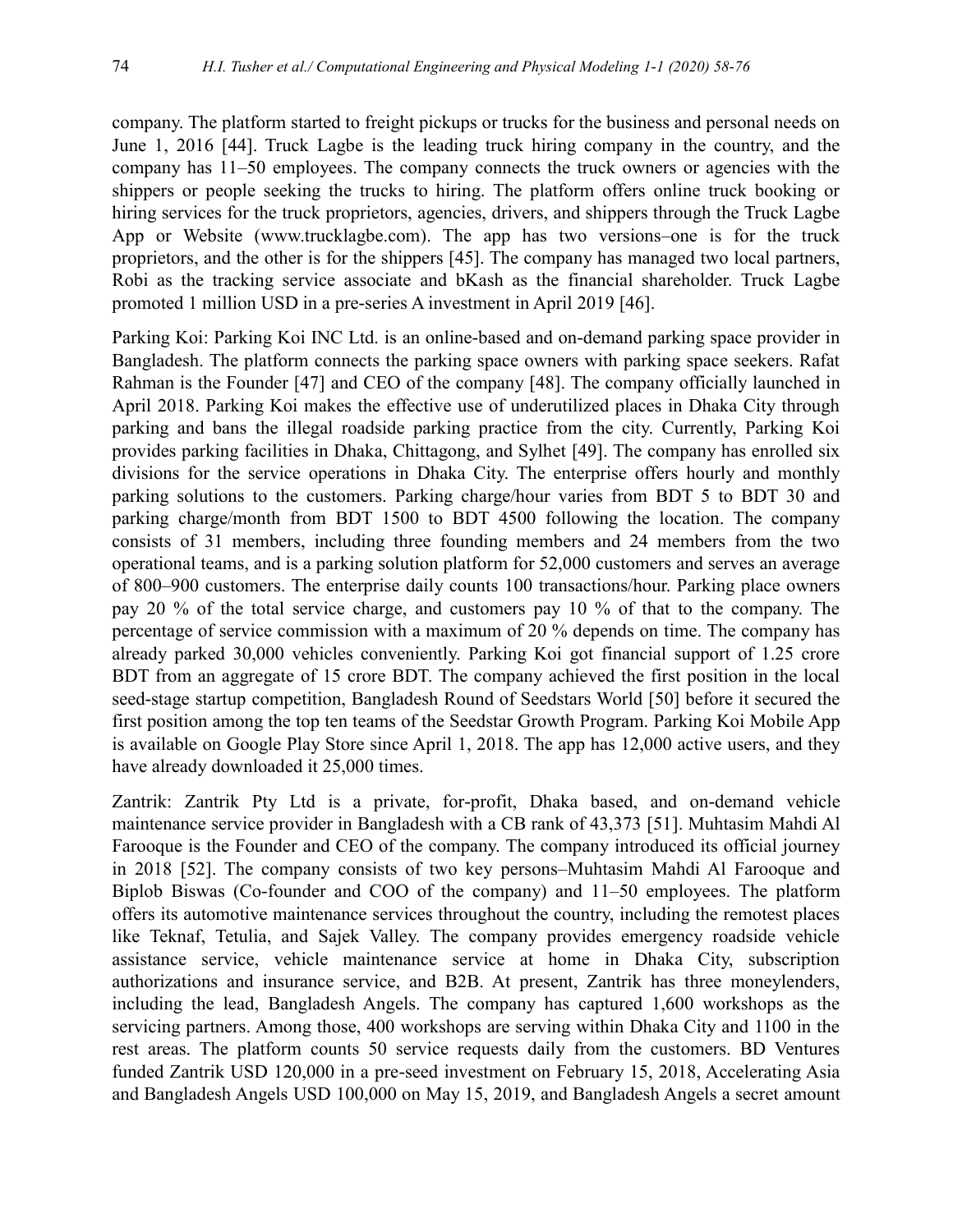on January 3, 2020. Moreover, the company secured the second position in the local seed-stage startup competition, Bangladesh Round of Seedstars World.

Toolbox: Toolbox is an automotive service provider in Bangladesh. It is a supplementary company of the parking solutions platform, Parking Koi [53]. The Toolbox provides car washing, car repair, and driving training service to the customers. Car washing service includes foam washing and oil and filter change, and car repair service includes foam washing, exterior polish, interior polish, anti-bacterial steam cleaning, and oil and filter change. The platform ceases car washing service within 45 minutes in BDT 500 plus and car repair service within 2 hours in BDT 2500. Moreover, the company offers flexibility to its customers to choose the location and time as per their preferences.

# **4. Conclusion**

The ride-sharing scheme has changed the conventional method of transportation in Dhaka City. Significantly, this spear economy has drawn out a progressive variation by moving how the city occupants receive transport benefits, despite having not so many confinements. Moreover, the new vehicle framework brings straightforwardness, accommodation, and reassurance of the city occupants through solving numerous transportation issues.

# **References**

- [1] Uber's ambitions for Bangladesh with Quazi Zulquarnain, country lead, Uber Bangladesh (part one). Futur Startup 2019.
- [2] Rashid A. IDLC monthly business review. IDLC Financ Ltd 2018;14:1-36.
- [3] Saadat SY, Ahmed K, Jahan A, Jahan N, Zahed TB. Consumers' perceptions on car sharing : A preliminary study in Dhaka city. World J Soc Sci 2018;8:43–56.
- [4] Hossain A. App-based ride sharing services getting popular. Prothom Alo English 2019.
- [5] Top five ride-sharing app in Bangladesh. INSIDERBD 2019.
- [6] Islam MZ. Meals by mail getting popular. Dly Star 2019.
- [7] Pathao. Crunchbase n.d.
- [8] Pathao. WIKIPEDIA n.d.
- [9] Uber. WIKIPEDIA n.d.
- [10] Hasib NI. Uber services 'legal' in Bangladesh: Official. Bdnews24Com 2017.
- [11] Desk T. Uber launches ride service in Cox's Bazar. DhakaTribune 2020.
- [12] Newer destinations added to UberIntercity: Mymensingh and Cumilla. Uber Blog 2018.
- [13] Correspondent S. Obhai, Obon! Dly Star 2018.
- [14] Obhai launched in 4 more cities. DhakaTribune 2019.
- [15] Obhai CNG fleet now numbers 12,500. Bdnews24Com 2019.
- [16] Shohoz. Crunchbase n.d.
- [17] Russell J. Ride-hailing startup Shohoz raises \$15M to build the Grab of Bangladesh. TechCrunch 2018.
- [18] Shohoz Rides awards best rider Tk1.5 lakh. DhakaTribune 2018.
- [19] Kader R. The fascinating story of Shohoz: An interview with Maliha M Quadir, founder and MD, Shohoz. Futur Startup 2018.